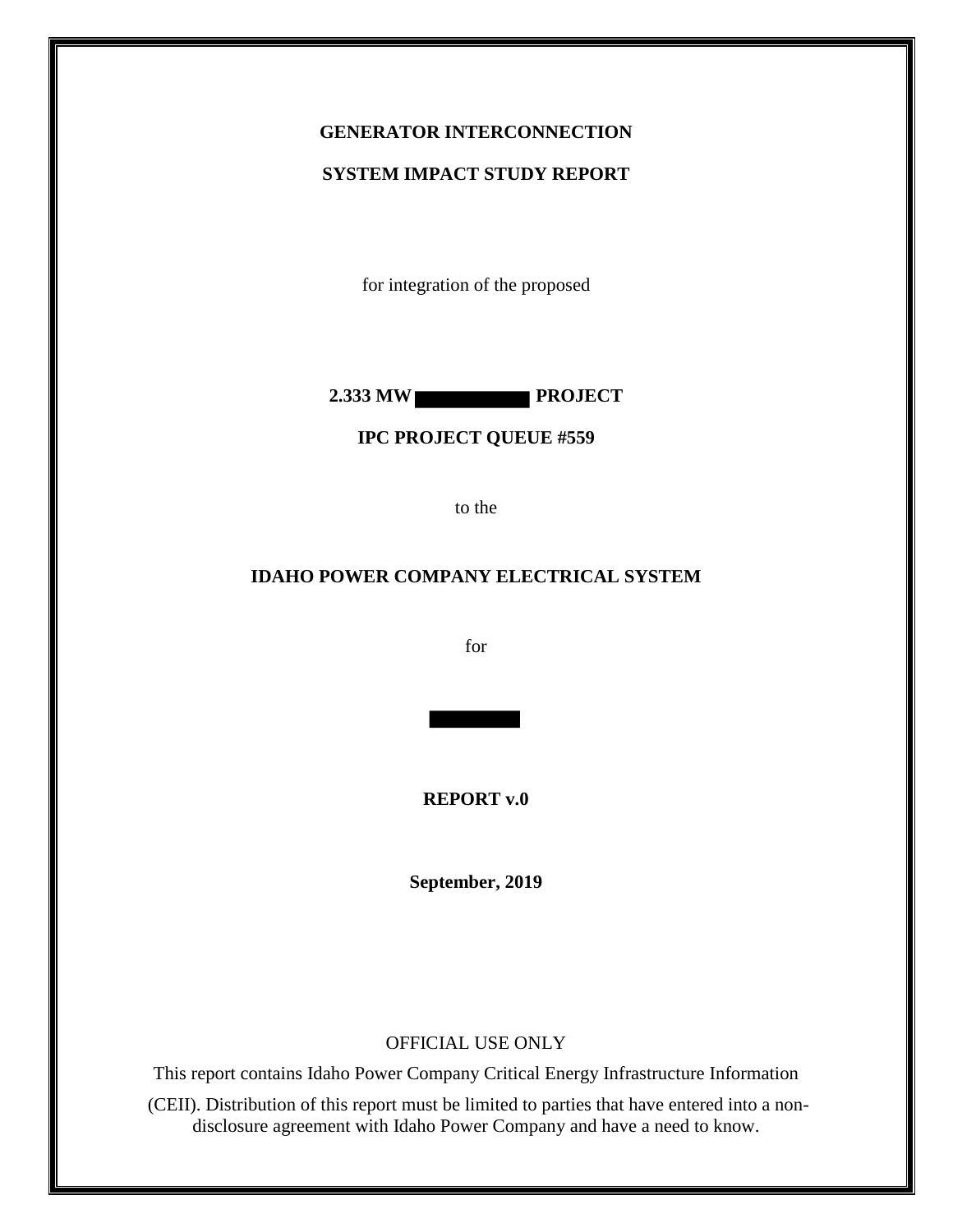# **Revision History**

| Date      | <b>Revision</b>   Initials |            | <b>Summary of Changes</b>                          |
|-----------|----------------------------|------------|----------------------------------------------------|
| 9/06/2019 |                            | <b>PMA</b> | $\overline{\text{SISR}}$ GI #559 – Original issue. |

2.333 MW Project

System Impact Study Report i

OFFICIAL USE ONLY

This report contains Idaho Power Company Critical Energy Infrastructure Information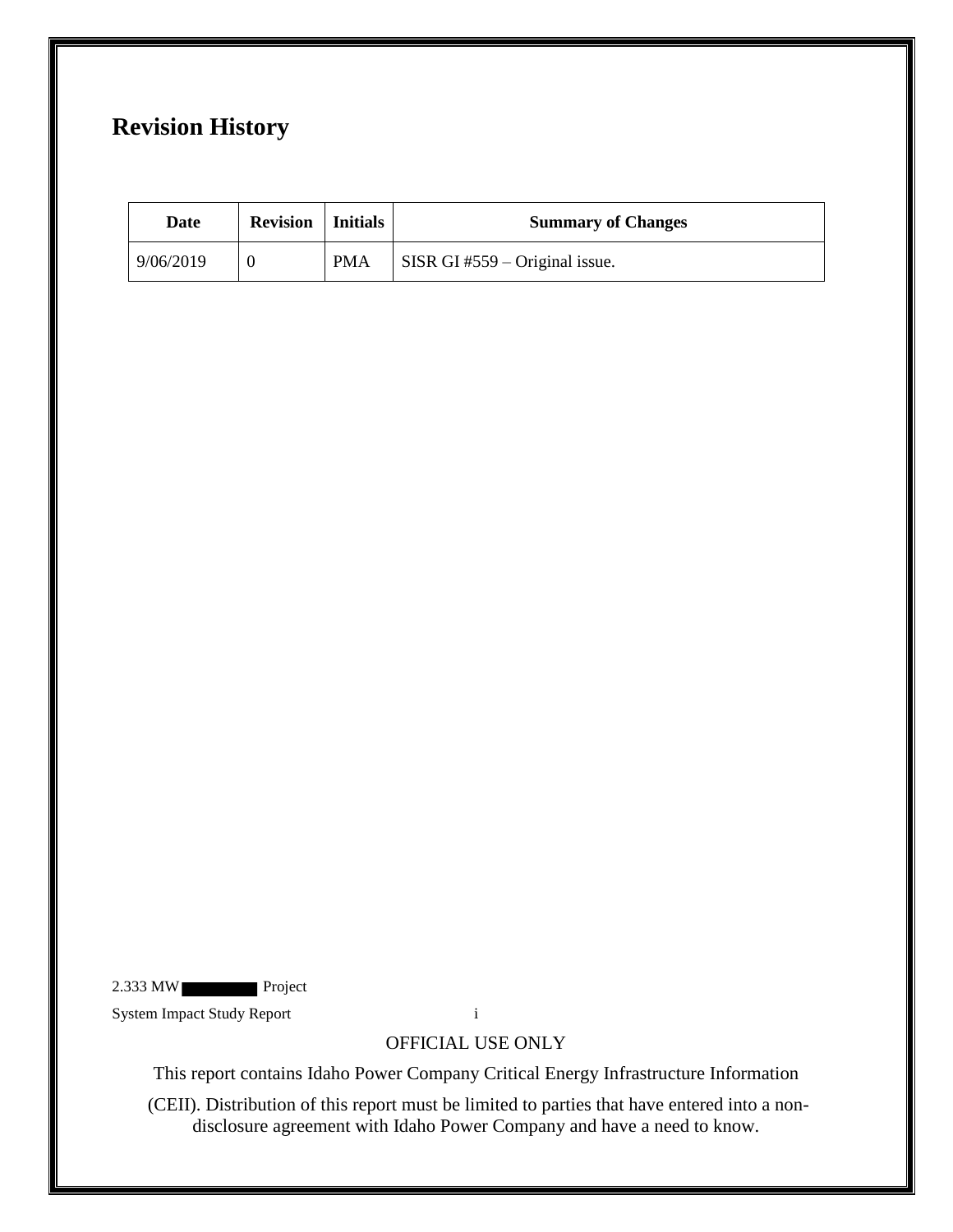# **Table of Contents**

| 1.0       |                                                                                 |  |  |  |
|-----------|---------------------------------------------------------------------------------|--|--|--|
| 2.0       |                                                                                 |  |  |  |
| 3.0       |                                                                                 |  |  |  |
| 4.0       |                                                                                 |  |  |  |
| 5.0       |                                                                                 |  |  |  |
| 6.0       |                                                                                 |  |  |  |
| 7.0       |                                                                                 |  |  |  |
| 8.0       |                                                                                 |  |  |  |
| 9.0       |                                                                                 |  |  |  |
| 10.0      |                                                                                 |  |  |  |
| 11.0      |                                                                                 |  |  |  |
| 12.0      |                                                                                 |  |  |  |
| 13.0      |                                                                                 |  |  |  |
|           |                                                                                 |  |  |  |
| $A-1.0$   |                                                                                 |  |  |  |
| $A-2.0$   |                                                                                 |  |  |  |
| $A - 3.0$ |                                                                                 |  |  |  |
| $A-4.0$   |                                                                                 |  |  |  |
|           | WECC Coordinated Off-Nominal Frequency Load Shedding and Restoration<br>$A-5.0$ |  |  |  |

2.333 MW Project

System Impact Study Report ii

## OFFICIAL USE ONLY

This report contains Idaho Power Company Critical Energy Infrastructure Information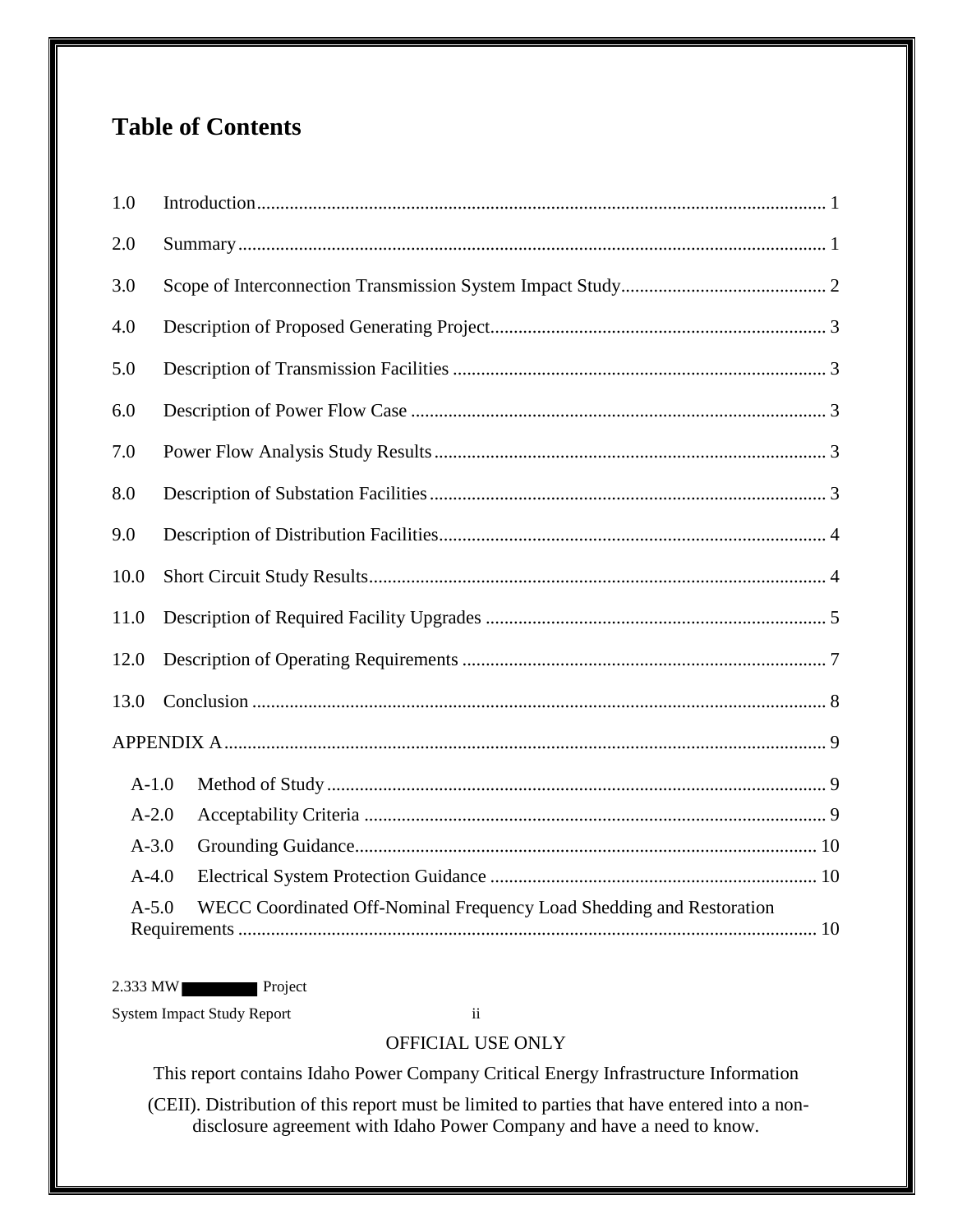2.333 MW Project

System Impact Study Report iii

## OFFICIAL USE ONLY

This report contains Idaho Power Company Critical Energy Infrastructure Information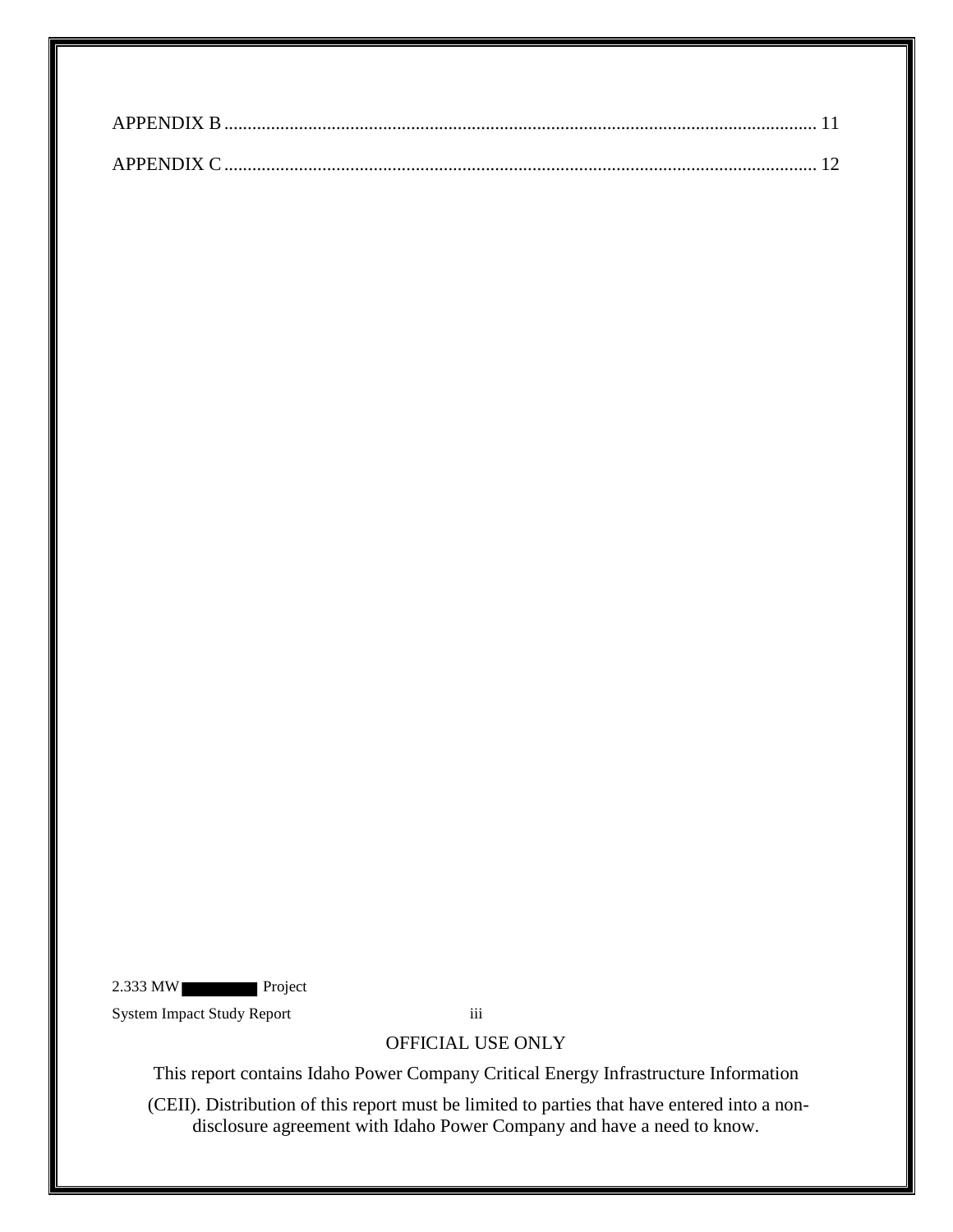# **List of Tables**

# **List of Figures**

| Figure 4 - |  |
|------------|--|

2.333 MW Project

System Impact Study Report iv

OFFICIAL USE ONLY

This report contains Idaho Power Company Critical Energy Infrastructure Information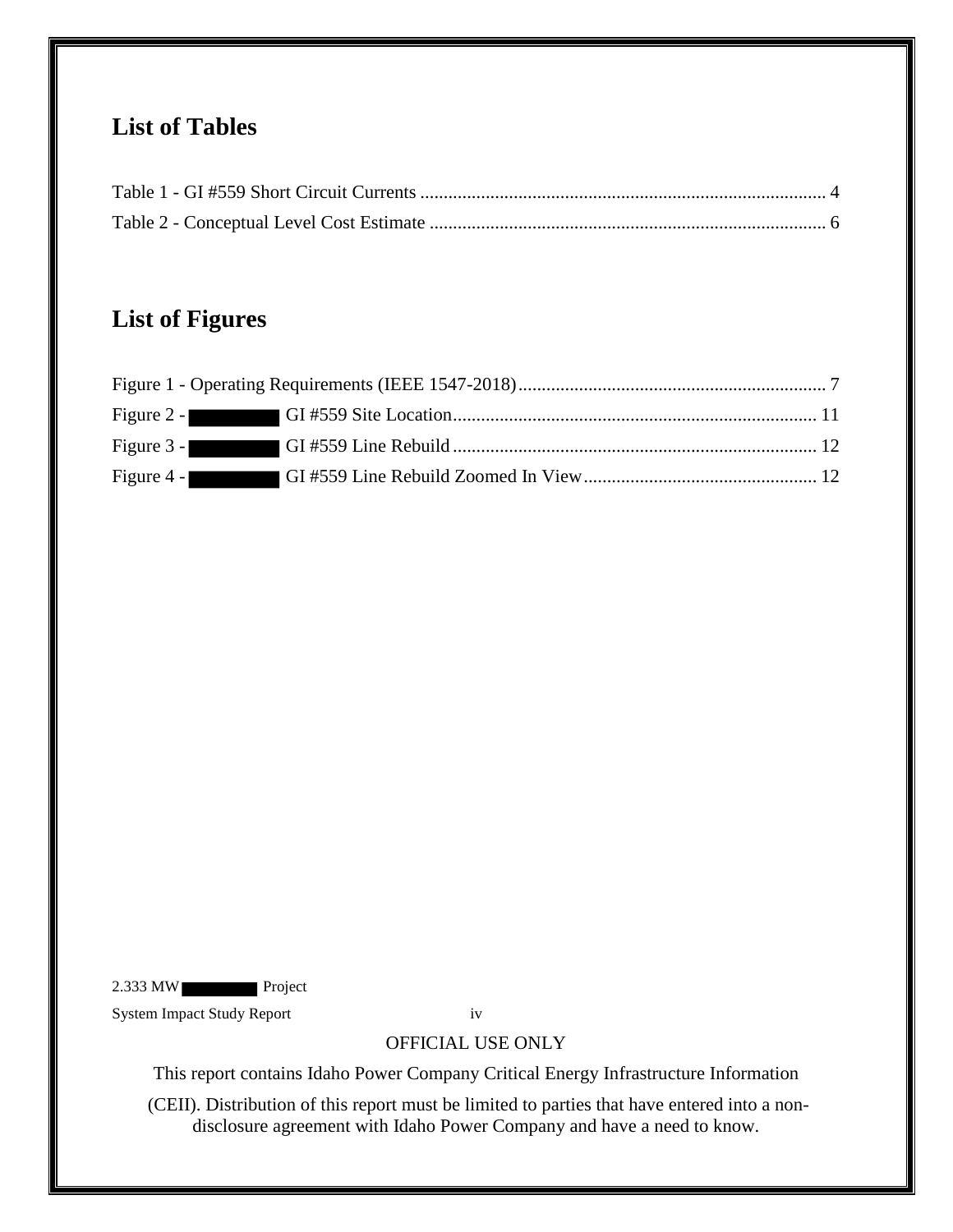#### <span id="page-5-0"></span>**1.0 Introduction**

has contracted with Idaho Power Company (IPC) to perform a Generator Interconnection System Impact Study for the integration of the proposed 2.333 MW Project (the Project). The Project is in IPC's Capital Region near the corner of

 in Ada County, Idaho The POI is located at  $\overline{a}$  . (See Figure 1: Location of  $\overline{a}$  – GI #559 in Appendix B). The Project is Generation Interconnect queue number 559 (GI #559).

The Project has applied to connect to the IPC distribution system for an injection of 2.333 MW at a single Point of Interconnection (POI) at a 12.47 kV distribution voltage level. The POI is located approximately from from substation.

This report documents the basis for and the results of this System Impact Study for the GI #559 Generation Interconnection Customer. The report describes the proposed Project, the determination of Project interconnection impact and estimated costs for integration of the Project to the Idaho Power System. This report satisfies the System Impact Study requirements of the Idaho Power Tariff.

## <span id="page-5-1"></span>**2.0 Summary**

The system impact of interconnecting the 2.333 MW Project to IPC's substation was evaluated.

The preliminary power flow analysis indicated that interconnecting the Project to will not adversely impact the IPC system with the upgrades detailed in this report. Additionally, Operating Requirements will require the generator to provide leading and lagging reactive power as detailed in section 12.0 of this report

The Project will be required to control voltage in accordance with a voltage schedule as provided by Idaho Power Grid Operations.

Generator interconnection service, either as an Energy Resource or a Network Resource, does not in any way convey any right to deliver electricity to any specific customer or point of delivery.

The total preliminary cost estimate to interconnect the Project to the substation is \$683,497 and includes the following:

- Install a four-pole 12.47 kV generation interconnection package at the POI
	- o This includes a SEL-421 protective relay, which requires 3-phase PTs, 3-phase CTs, and remote connectivity
	- o Additionally, a single-phase PT shall be installed on the interconnect customer side of the IPC recloser

2.333 MW Project

System Impact Study Report 1

## OFFICIAL USE ONLY

This report contains Idaho Power Company Critical Energy Infrastructure Information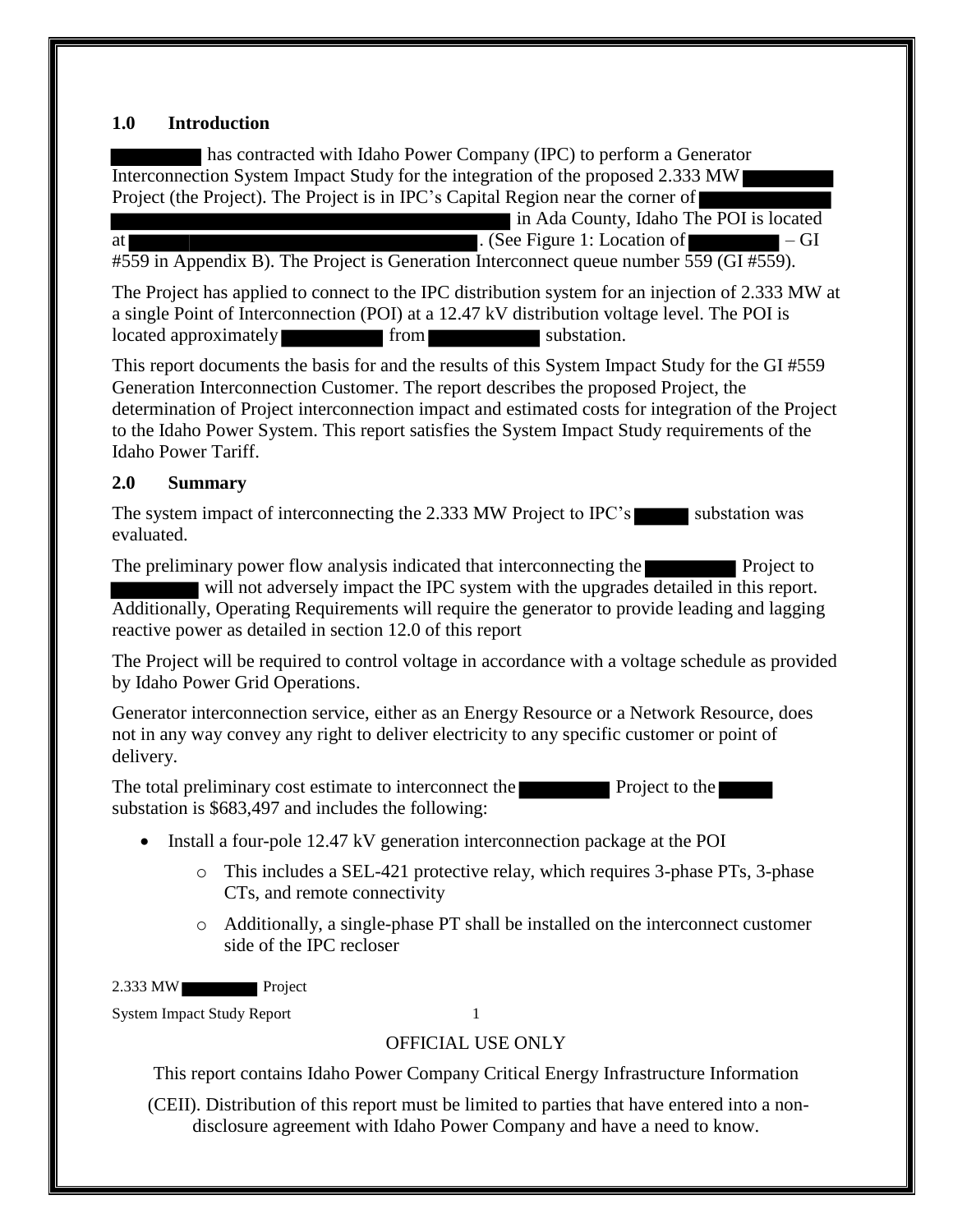- Install dead-line check at the substation for
- Rebuild and reconductor approximately of existing feeder with 3-phase, larger 336 AAC conductor.
- Relocate or replace and and fuses.
- Vested interest charge for previously customer funded line upgrades

The cost estimate includes direct equipment and installation labor costs, indirect labor costs and general overheads, and a contingency allowance. These are cost estimates only and final charges to the customer will be based on the actual construction costs incurred. It should be noted that the preliminary cost estimate of \$683,497 does not include the cost of the customer's owned equipment to construct the generation site or required communication circuits.

## <span id="page-6-0"></span>**3.0 Scope of Interconnection Transmission System Impact Study**

The Interconnection Transmission System Impact Study was completed, in accordance with Idaho Power Company Standard Generator Interconnection Procedures, to provide an evaluation of the system impacts of the interconnection of the proposed generating Project to the Idaho Power system. As listed in the Interconnection Transmission System Impact Study agreement, the Interconnection Transmission System Impact Study report provides the following information:

- identification of additional transformer load tap changer operations, voltage fluctuations (flicker) and additional feeder losses.
- identification of required reactive power support.
- identification of islanding conditions.
- identification of any circuit breaker short circuit capability limits exceeded as a result of the interconnection.
- identification of any thermal overload or voltage limit violations resulting from the interconnection.
- description and non-binding estimated cost of facilities required to interconnect the Small Generating Facility to the IPC System and to address the identified short circuit and power flow issues.

All other proposed generation Projects prior to this Project in the Generator Interconnect queue were considered in this study. A current list of these Projects can be found in the Generation Interconnection folder located on the Idaho Power web site at the link shown below:

**<http://www.oatioasis.com/ipco/index.html>**.

2.333 MW Project

System Impact Study Report 2

## OFFICIAL USE ONLY

This report contains Idaho Power Company Critical Energy Infrastructure Information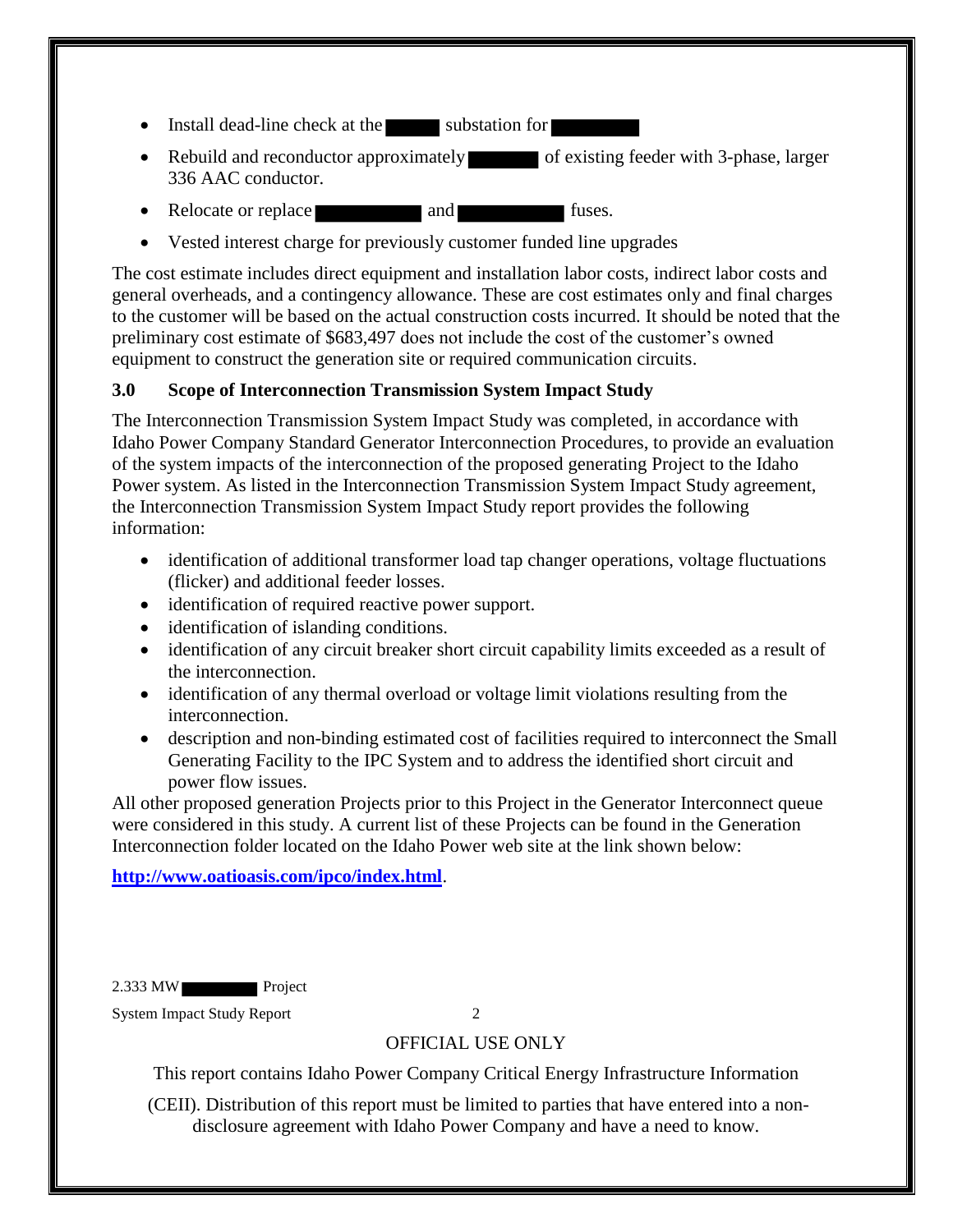## <span id="page-7-0"></span>**4.0 Description of Proposed Generating Project**

, GI #559, consists of a single POI with a single 2.1 MW rated synchronous generator with a 10% service factor and has requested to connect to Idaho Power's 12.47 kV distribution system. The Project will use a single

The Project has applied for 2.333 MW injection.

The Project's Projected in-service date is May 2020.

## <span id="page-7-1"></span>**5.0 Description of Transmission Facilities**

The substation is fed from the 138 kV transmission line and is located within the treasure valley load center.

## <span id="page-7-2"></span>**6.0 Description of Power Flow Case**

The Project was studied using DNV-GL Synergi load flow analysis software to analyze the impact to the distribution feeder. The Project was studied at peak load and minimum load conditions with all generators on the feeder generating at 100% output. The model included approximately of upgraded 3-phase 336 AAC conductor on the feeder to the Project POI. The Project was also reviewed for potential impacts on the IPC transmission system.

## <span id="page-7-3"></span>**7.0 Power Flow Analysis Study Results**

The modeling studies showed that using 336 AAC conductor will ensure that voltage requirements should be met at the POI, even during periods of light load and peak Project output. Modeling showed that smaller conductor will not satisfy the voltage requirements at the POI. The model included the Project's proposed 1/0 conductor connecting the Project to the POI. While the voltage at the POI remains acceptable during times of peak Project output during light load conditions, modeling indicates the Project may experience high voltage. If 4/0 conductor were used to connect the Project to the POI, modeling indicates that this would mitigate high voltage at the Project. It is recommended that the Project consider using larger conductor between the Project and the POI. While modeling shows 4/0 will mitigate high voltage at the Project, 336 AAC is still necessary to mitigate high voltage on the feeder circuit.

The impact of the proposed Project on the IPC transmission system was analyzed. Due to the size and location of this Project, the review determined that there would not be an adverse impact on the IPC transmission system. The generation at this location does not cross any IPC transmission paths nor will it impact operation of any IPC transmission paths.

## <span id="page-7-4"></span>**8.0 Description of Substation Facilities**

Idaho Power's substation is in Ada County, Idaho. Substation is fed by a 138-kV transmission line. The existing substation transformer,  $\blacksquare$ , is a three-phase 138-13.09

2.333 MW Project

System Impact Study Report 3

## OFFICIAL USE ONLY

This report contains Idaho Power Company Critical Energy Infrastructure Information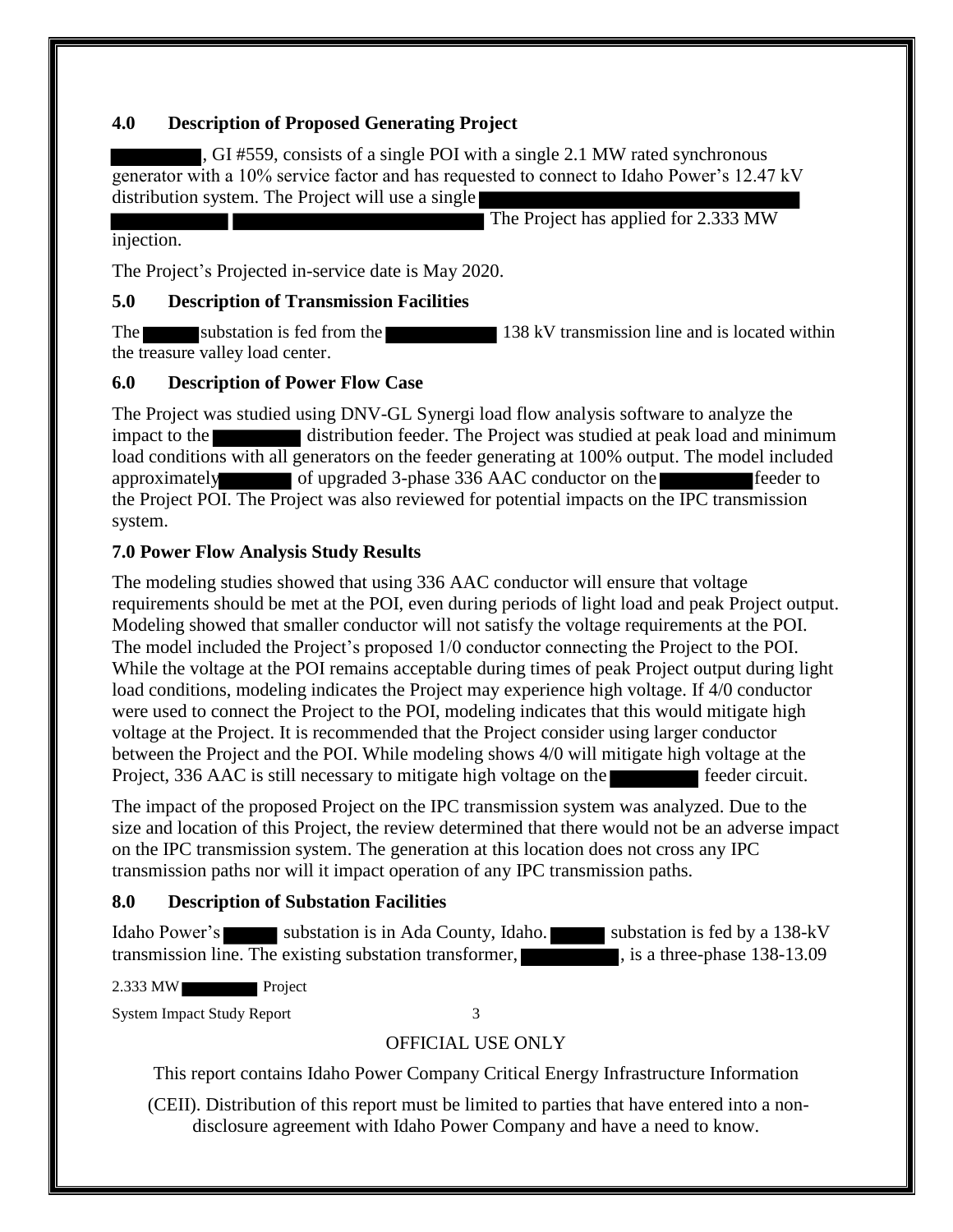kV delta wye-grounded transformer rated for 44.8 MVA. currently serves four 12.47 kV distribution feeders:

### <span id="page-8-0"></span>**9.0 Description of Distribution Facilities**

The Project was studied with a 12.47 kV connection to **The Example 1.** This is a grounded-wye feeder operating at 12.47 kV. The Project must have a grounded-wye transformer connection on the IPC side of the transformer.

Refer to Appendix A, Section 3, for additional grounding requirements.

The existing single-phase and three-phase portions of the IPC circuit feeding the Project will need to be rebuilt to 3-phase 336 AAC conductor. Modeling studies show that using 336 AAC conductor will ensure that voltage requirements should be met at the POI, even during periods of light load and peak Project output. Modeling showed that smaller conductor will not satisfy the voltage requirements at the POI. The model included the Project's proposed 1/0 conductor connecting the Project to the POI. While the voltage at the POI remains acceptable during times of peak Project output during light load conditions, modeling indicates the Project may experience high voltage. If 4/0 conductor were used to connect the Project to the POI, modeling indicates that this would mitigate high voltage at the Project. It is recommended that the Project consider using larger conductor between the Project and the POI. While modeling shows 4/0 will mitigate high voltage at the Project, 336 AAC is still necessary to mitigate high voltage on the feeder circuit.

#### <span id="page-8-1"></span>**10.0 Short Circuit Study Results**

The Project single line shows a wye-grounded to delta transformer. This connection type is not allowed. The maximum ground fault current from the Project into the IPC system is 20 amps. The delta connection causes the ground fault current to be well above this level. The transformer must be wye-grounded OR wye-ungrounded to wye-grounded, where the IPC side must be wyegrounded.

The metal clad breakers are rated at 20kA interrupting capability. The maximum fault duty is 12482.6A with the Project connected to . This is up from 12298.1A (the Project adding an additional 184.5 amps of fault duty). There are no concerns about the breaker ratings with the addition of the Project. The table shows the fault duties with and without the Project.

<span id="page-8-2"></span>**Table 1 - GI #559 Short Circuit Currents**

|                     | Close-in 3PH fault | Close-in SLG fault |
|---------------------|--------------------|--------------------|
| Without the Project | 12298.1 A          | 11529.9 A          |

2.333 MW Project

System Impact Study Report 4

#### OFFICIAL USE ONLY

This report contains Idaho Power Company Critical Energy Infrastructure Information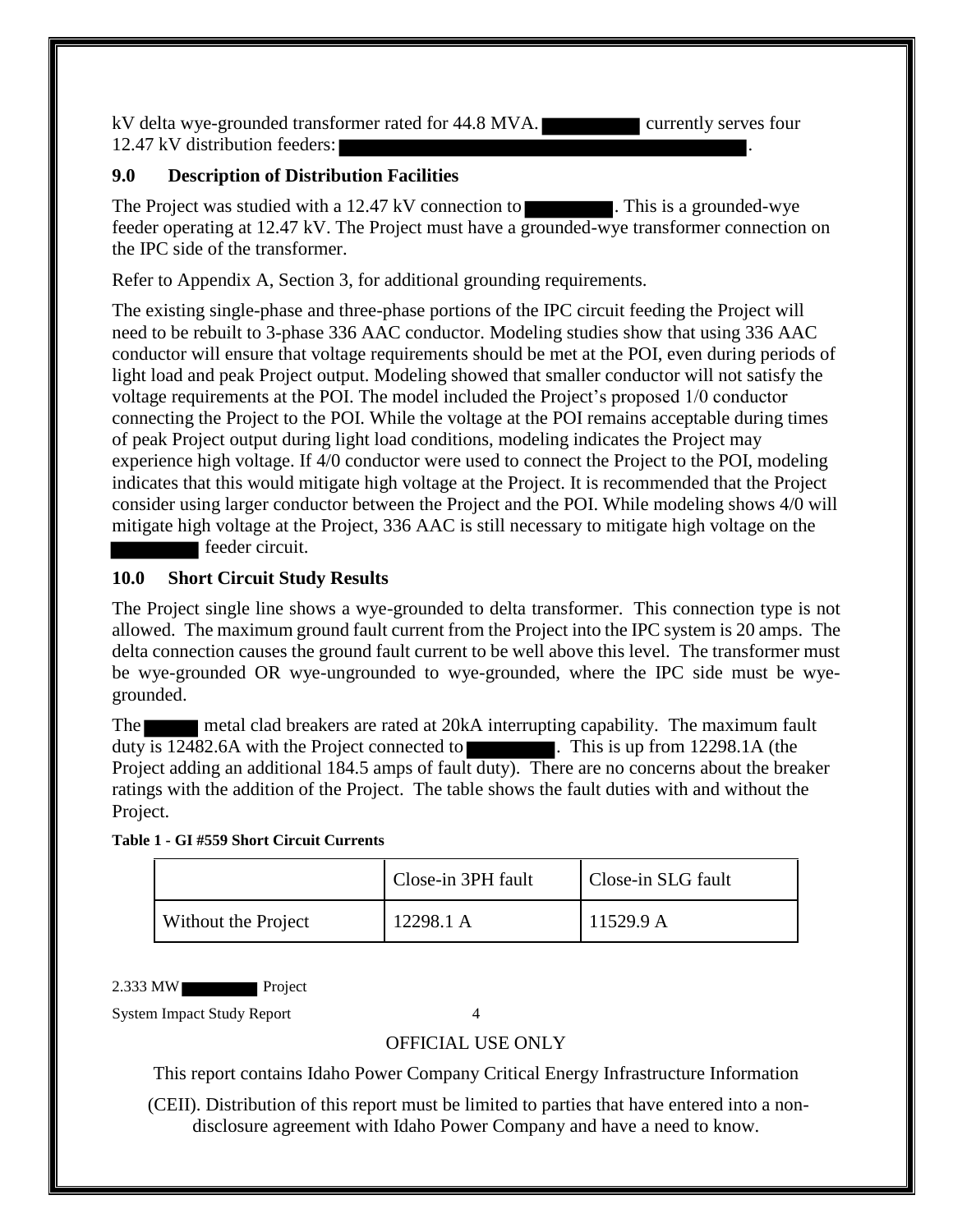| With the Project | 12482.6 A | 11711.5 A |
|------------------|-----------|-----------|
|                  |           |           |

The protection package would be a standard SEL-421 interconnection relay, setup with a standard 4-pole installation. The 4-pole setup includes a 3-phase PT on the IPC side of the recloser and a single-phase PT on the customer side of the recloser for dead-checking prior to recloser closing. Since the interconnection is less than 3MW, the protection package will not require a remote access communication connection.

Additionally, dead-line check will need to be installed at the substation for

## <span id="page-9-0"></span>**11.0 Description of Required Facility Upgrades**

The following upgrades will be required to IPC-owned facilities to facilitate the interconnection of GI #559:

- Install a four-pole 12.47 kV generation interconnection package at the POI
	- o This includes an SEL-421 protective relay, which requires 3-phase PTs, 3-phase CTs, and remote connectivity
	- o Additionally, a single-phase PT shall be installed on the interconnect customer side of the IPC recloser
- Install dead-line check at the substation for
- Rebuild and reconductor approximately of existing feeder with 3-phase, larger 336 AAC conductor.
- Relocate or replace fuses.

See the conceptual-level cost estimate in Table 2.

2.333 MW Project

System Impact Study Report 5

## OFFICIAL USE ONLY

This report contains Idaho Power Company Critical Energy Infrastructure Information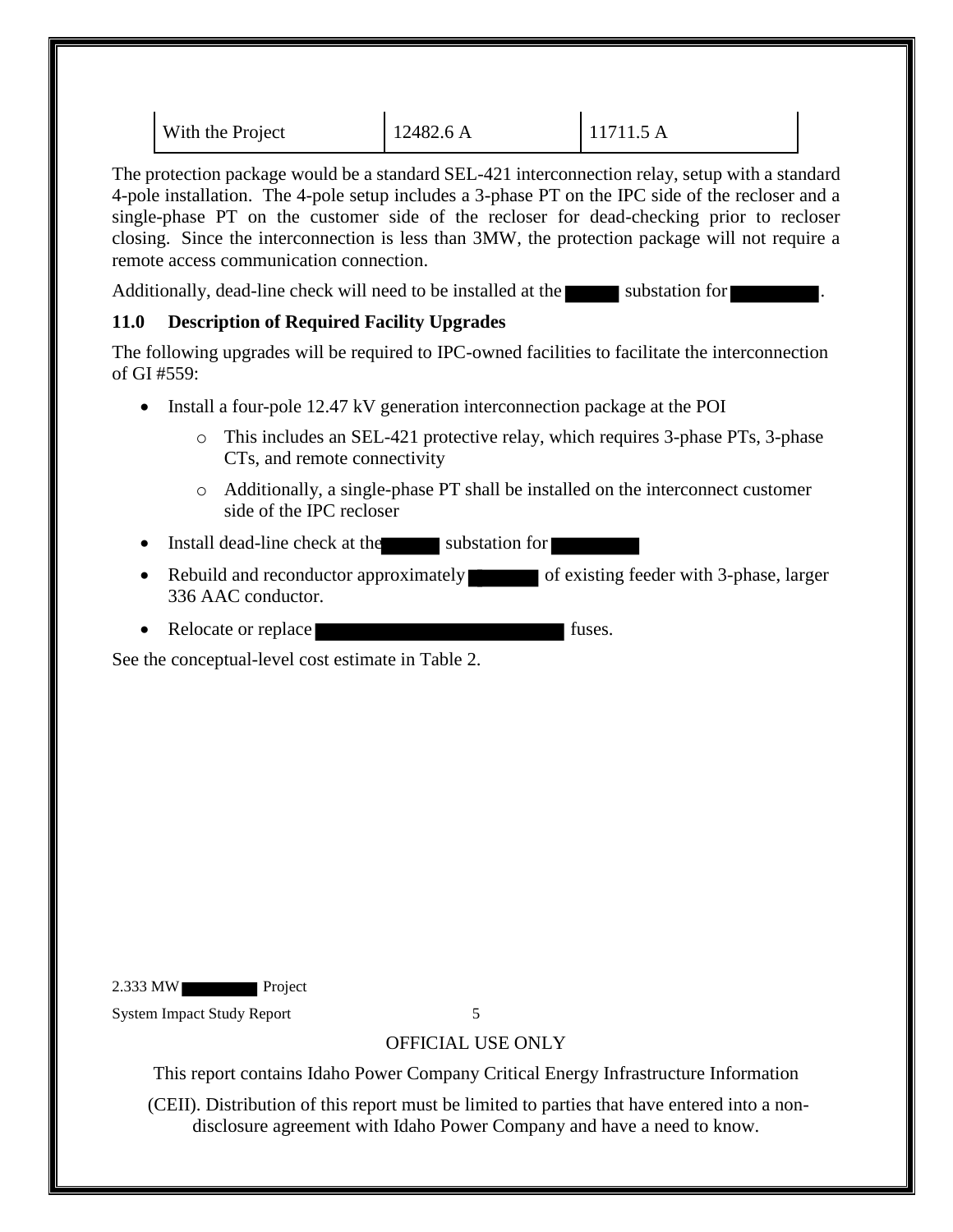<span id="page-10-0"></span>**Table 2 - Conceptual Level Cost Estimate**

| <b>Item of Work</b>                                      | <b>Estimate</b> |
|----------------------------------------------------------|-----------------|
| Generation interconnection and protection package        | \$168,200       |
| Substation upgrades                                      | \$11,600        |
| Distribution upgrades                                    | \$319,000       |
| Transmission upgrades                                    | \$0             |
| Unloaded costs                                           | \$498,800       |
| Contingency (1)                                          | \$99,760        |
| Total unloaded costs                                     | \$598,560       |
| Overheads (2)                                            | \$47,885        |
| <b>Total loaded costs</b>                                | \$646,445       |
| Vested interest charge (3)                               | \$37,052        |
| Total Conceptual-level Cost Estimate in 2019 dollars (4) | \$683,497       |

(1) Contingency is added to cover the unforeseen costs in the estimate. These costs can include unidentified design components, material cost increases, labor estimate shortfalls, etc.

(2) Overhead costs cover the indirect costs associated with the Project.

(3) Vested interest charge for previously customer funded line upgrades

(4) This cost estimate includes direct equipment, material, labor, overheads, and contingency as shown.

- Note that these estimates do not include the cost of the customer's equipment/facilities or required communication circuits for metering.
- Note that the overhead rates are subject to change during the year.
- These are estimated costs only and final charges to the customer will be based on the actual construction costs incurred.
- These are non-binding conceptual level cost estimates that will be further refined upon the request and completion of Transmission and Distribution Facility Studies.

2.333 MW Project

System Impact Study Report 6

#### OFFICIAL USE ONLY

This report contains Idaho Power Company Critical Energy Infrastructure Information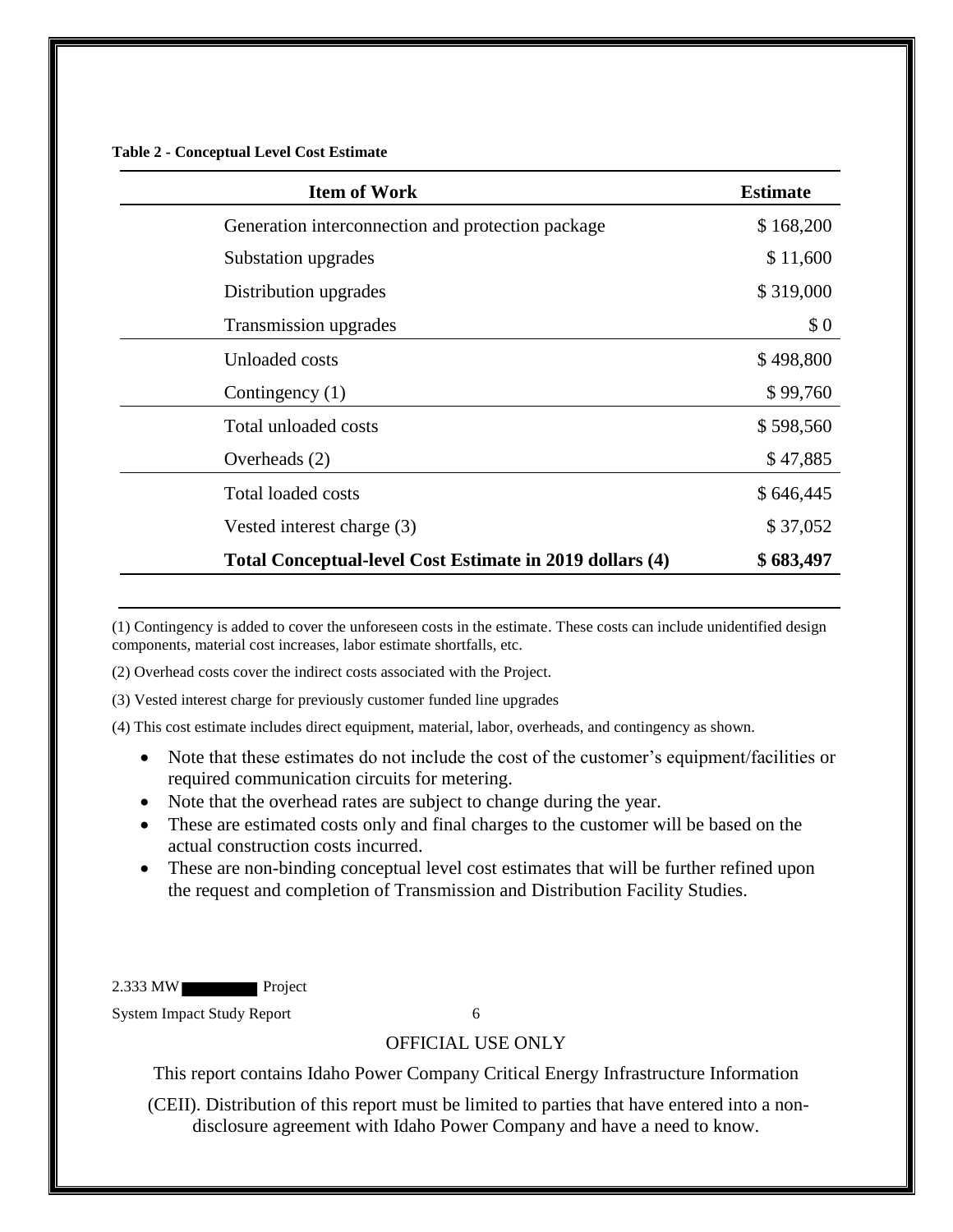#### <span id="page-11-0"></span>**12.0 Description of Operating Requirements**



**Figure 1 - Operating Requirements (IEEE 1547-2018)**

<span id="page-11-1"></span>The Project shall be capable of injecting reactive power (over-excited) equal to 1.026 MVAr and absorbing reactive power (under-excited) equal to 0.583 MVAR at all active power output between 20% and 100% of nameplate active power rating as defined in IEEE 1547-2018 Category A reactive power capability and shown in Figure 1.

The Project will be required to control voltage in accordance with a voltage schedule as provided by Idaho Power Grid Operations.

Voltage flicker at startup and during operation will be limited to less than 5% as measured at the POI. The allowable voltage flicker limit is further reduced during operation due to multiple voltage fluctuations per hour or minute, per Idaho Power's T&D Advisory Information Manual.

The Project is required to comply with the applicable voltage fluctuation limits found in IEEE Standard 1453-2004 *IEEE Recommended Practice for Measurement and Limits of Voltage Fluctuations and Associated Light Flicker on AC Power Systems.* 

2.333 MW Project

System Impact Study Report 7

#### OFFICIAL USE ONLY

This report contains Idaho Power Company Critical Energy Infrastructure Information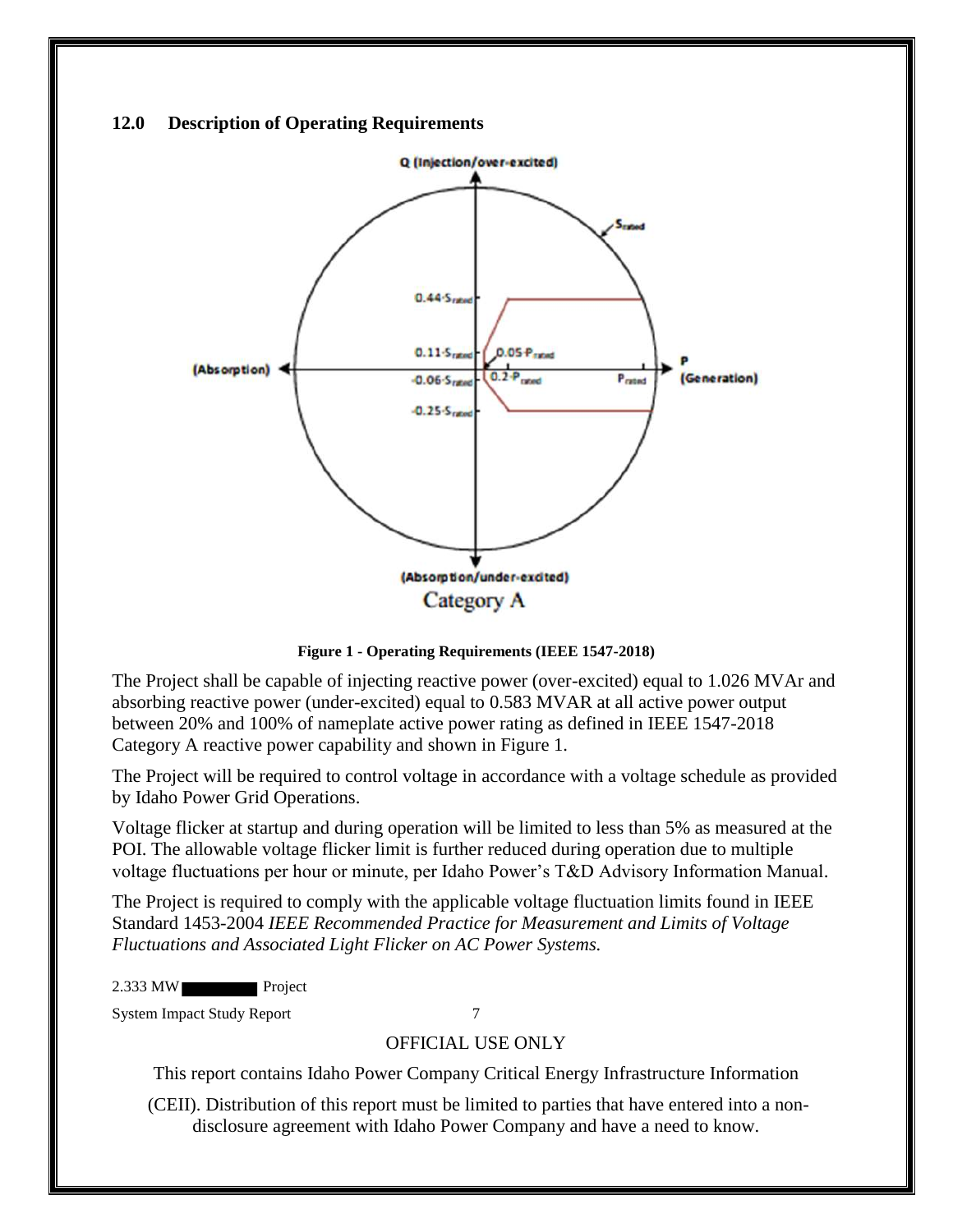The Project is required to comply with the applicable Voltage and Current Distortion Limits found in IEEE Standard 519-2014 *IEEE Recommended Practices and Requirements for Harmonic Control in Electrical Power Systems*.

Additional operating requirements for the Project may be identified in the System Impact Study when it is performed.

## <span id="page-12-0"></span>**13.0 Conclusion**

The requested interconnection of the Project, GI #559, to Idaho Power's system was studied. The Project will interconnect to feeder at the 12.47 kV distribution voltage level.

The results of this study confirm that GI #559, will not adversely impact the IPC system with the upgrades detailed in this report. A four-pole generation interconnect package at the POI, rebuilding of approximately of distribution line to 3-phase 336 AAC conductor, and the addition of deadline check at the substation for required to integrate the 2.333 MW Project. Operating Requirements will require the generator to provide leading and lagging reactive power as detailed in section 12.0 of this report.

All generation Projects in the area ahead of the Project in the IPC generation interconnection queue and their associated transmission system improvements were included in this study.

The estimated cost to interconnect GI #559 to the IPC system at the feeder at the 12.47 kV point of interconnection considered in this study is approximately \$683,497.

Generator interconnection service, either as an Energy Resource or a Network Resource, does not in any way convey any right to deliver electricity to any specific customer or point of delivery. Transmission requirements to integrate the Project will be determined during the System Impact Study phase of the generator interconnection process.

2.333 MW Project

System Impact Study Report 8

## OFFICIAL USE ONLY

This report contains Idaho Power Company Critical Energy Infrastructure Information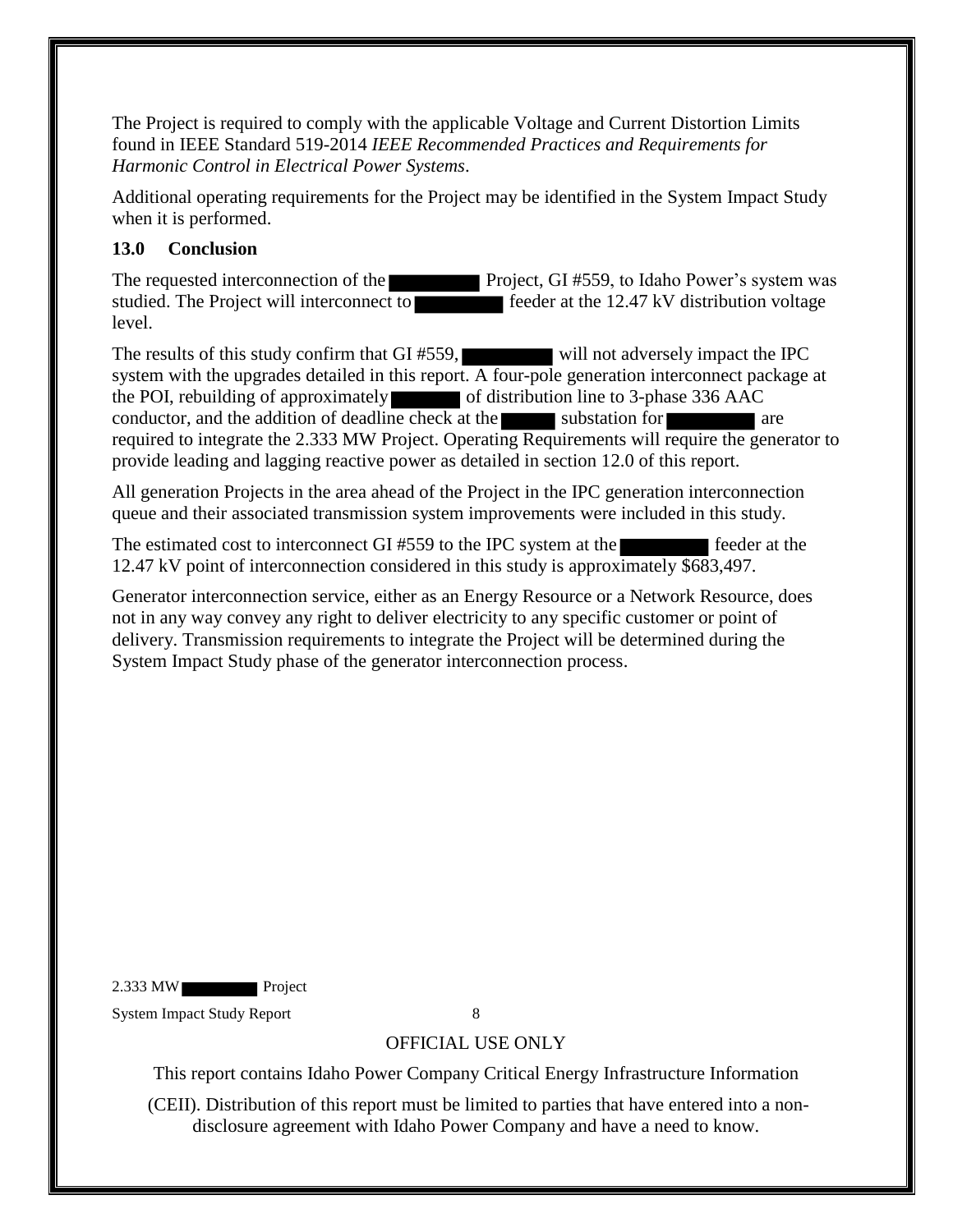### **APPENDIX A**

### <span id="page-13-1"></span><span id="page-13-0"></span>**A-1.0 Method of Study**

The Transmission System Impact Study plan inserts the Project up to the maximum requested injection into the selected Western Electricity Coordinating Council (WECC) power flow case and then, using Power World Simulator or GE's Positive Sequence Load Flow (PSLF) analysis tool, examines the impacts of the new resource on Idaho Power's transmission system (lines, transformers, etc.) within the study area under various operating and outage scenarios. The WECC and Idaho Power reliability criteria and Idaho Power operating procedures were used to determine the acceptability of the configurations considered. The WECC case is a recent case modified to simulate stressed but reasonable pre-contingency energy transfers utilizing the IPC system. For distribution feeder analysis, Idaho Power utilizes DNV·GL's Synergi Electric software and EPRI's OpenDSS software.

## <span id="page-13-2"></span>**A-2.0 Acceptability Criteria**

The following acceptability criteria were used in the power flow analysis to determine under which system configuration modifications may be required:

The continuous rating of equipment is assumed to be the normal thermal rating of the equipment. This rating will be as determined by the manufacturer of the equipment or as determined by Idaho Power. Less than or equal to 100% of continuous rating is acceptable.

Idaho Power's Voltage Operating Guidelines were used to determine voltage requirements on the system. This states that, in part, distribution voltages, under normal operating conditions, are to be maintained within plus or minus 5% (0.05 per unit) of nominal at each meter or POI on the feeder. Therefore, voltages greater than or equal to 0.95 pu voltage and less than or equal to 1.05 pu voltage are acceptable.

Voltage flicker during the starting or stopping of the generator will be limited to less than 5% as measured at the POI. Allowable voltage flicker limit is further reduced during operation due to multiple voltage fluctuations per hour or minute, per Idaho Power's T&D Advisory Information Manual.

Idaho Power's Reliability Criteria for System Planning was used to determine proper transmission system operation.

All customer generation must meet IEEE 519, IEEE1453, IEEE1547, and ANSI C84.1 Standards.

All other applicable national and Idaho Power standards and prudent utility practices were used to determine the acceptability of the configurations considered.

2.333 MW Project

System Impact Study Report 9

#### OFFICIAL USE ONLY

This report contains Idaho Power Company Critical Energy Infrastructure Information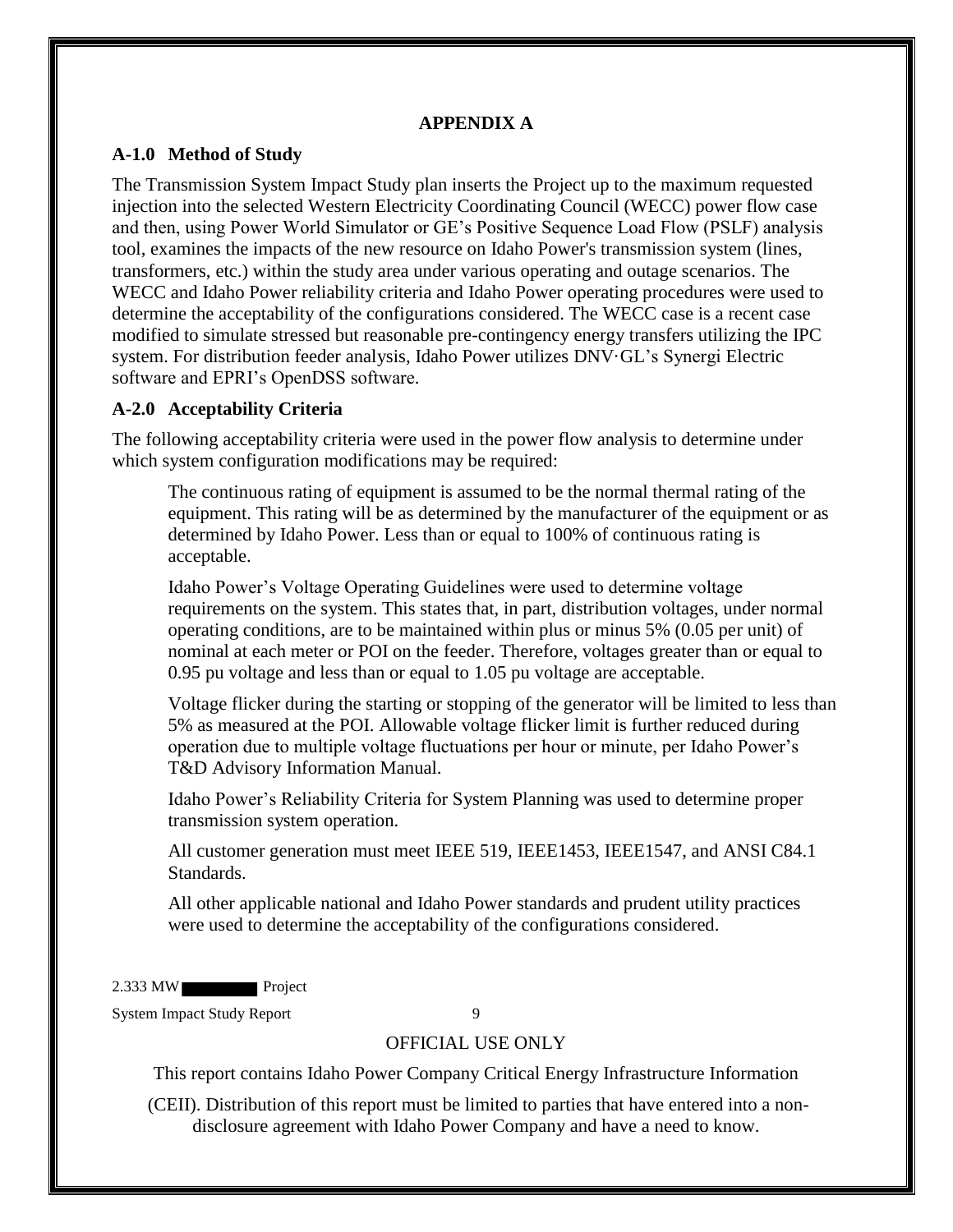The stable operation of the system requires an adequate supply of volt-amperes reactive (VARs) to maintain a stable voltage profile under both steady-state and dynamic system conditions. An inadequate supply of VARs will result in voltage decay or even collapse under the worst conditions.

Equipment/line/path ratings used will be those that are in use at the time of the study or that are represented by IPC upgrade Projects that are either currently under construction or whose budgets have been approved for construction in the near future. All other potential future ratings are outside the scope of this study. Future transmission changes may, however, affect current facility ratings used in the study.

## <span id="page-14-0"></span>**A-3.0 Grounding Guidance**

IPC requires interconnected transformers on the distribution system to limit their ground fault current to 20 amps at the Point of Interconnection.

## <span id="page-14-1"></span>**A-4.0 Electrical System Protection Guidance**

IPC requires electrical system protection per Requirements for Generation Interconnections found on the Idaho Power Web site,

**<http://www.idahopower.com/pdfs/BusinessToBusiness/facilityRequirements.pdf>**

## <span id="page-14-2"></span>**A-5.0 WECC Coordinated Off-Nominal Frequency Load Shedding and Restoration Requirements**

IPC requires frequency operational limits to adhere to WECC Under-frequency and Overfrequency Limits per the WECC Coordinated Off-Nominal Frequency Load Shedding and Restoration Requirements available upon request.

2.333 MW Project

System Impact Study Report 10

## OFFICIAL USE ONLY

This report contains Idaho Power Company Critical Energy Infrastructure Information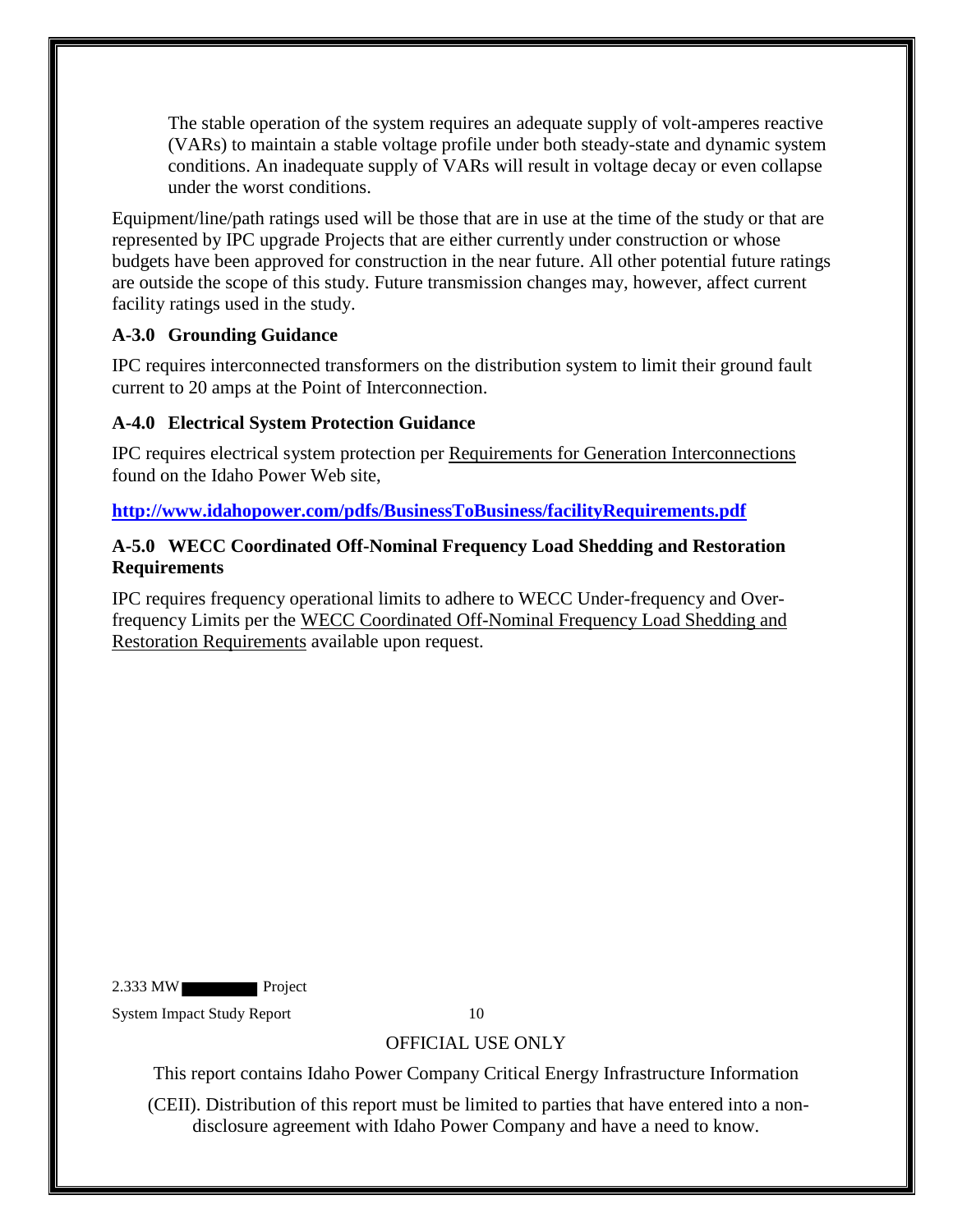<span id="page-15-0"></span>